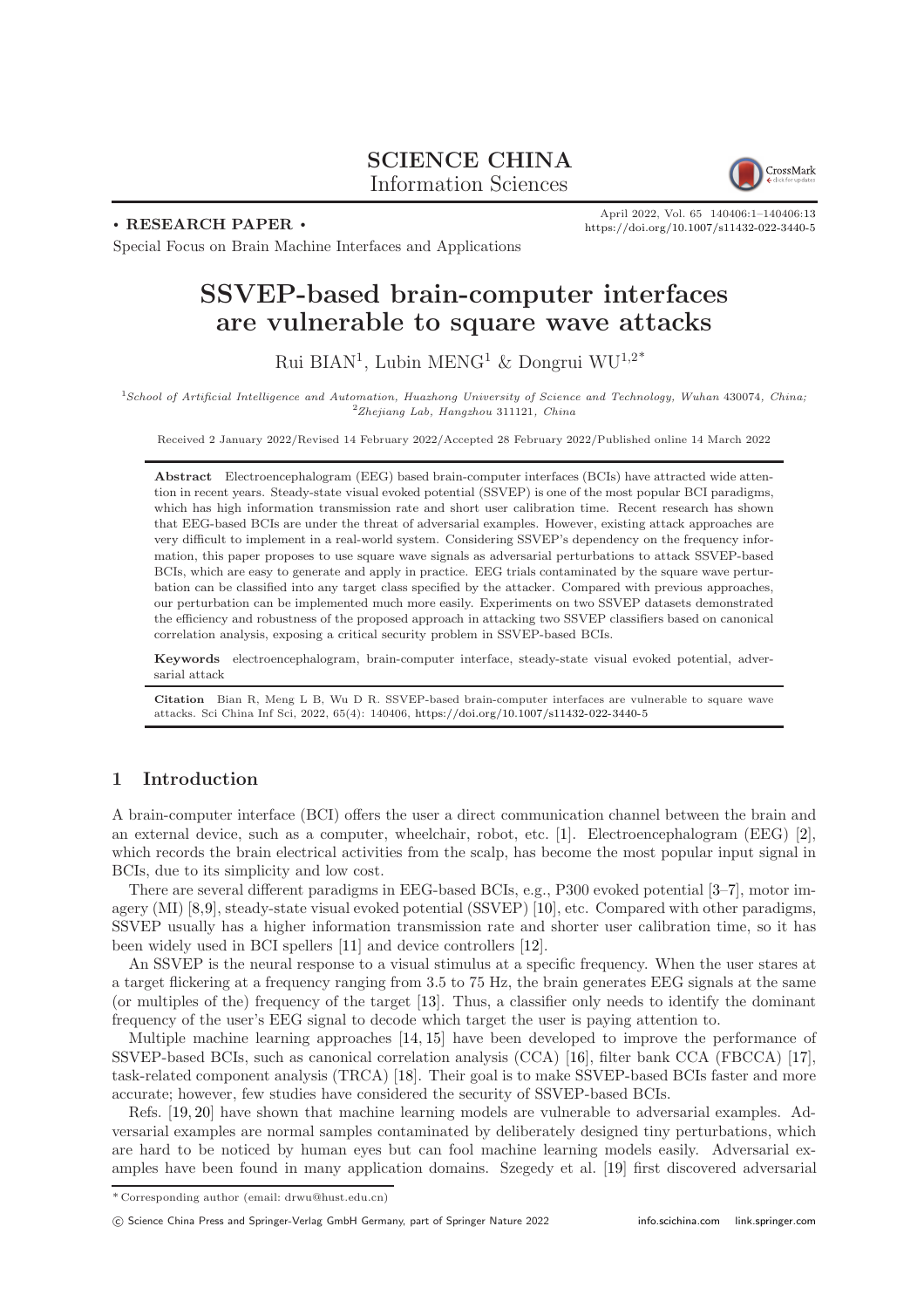<span id="page-1-0"></span>

Figure 1 (Color online) Attack an EEG-based BCI system using a jamming module [\[23\]](#page-11-17).

examples in image classification. Carlini and Wagner [\[21\]](#page-11-18) demonstrated that adversarial examples exist in the speech by attacking DeepSpeech, a state-of-the-art speech-to-text transcription neural network. Han et al. [\[22\]](#page-11-19) found that deep learning models for electrocardiogram classification are susceptible to adversarial attacks. Zhang and Wu [\[23\]](#page-11-17) showed that machine learning models in EEG-based BCIs are also vulnerable to adversarial attacks. Many attack approaches have been proposed to achieve a higher attack success rate (ASR), e.g., fast gradient sign method (FGSM) [\[20\]](#page-11-16), DeepFool [\[24\]](#page-11-20), projected gradient descent (PGD) [\[25\]](#page-11-21).

According to how adversarial attacks are performed, they can be grouped into two types. One is the evasion attack [\[20,](#page-11-16) [24,](#page-11-20) [25\]](#page-11-21), in which the attacker attacks a machine learning model by adding tiny perturbations to the benign test samples, i.e., contaminating the test set. Another is poisoning attack [\[26,](#page-11-22) [27\]](#page-11-23), where the attacker contaminates the training set to insert a backdoor to the trained model. By adding the backdoor key to a test sample, the attacker can manipulate the model's output easily.

It has been shown that both types of attacks exist in EEG-based BCIs. Zhang and Wu [\[23\]](#page-11-17) were the first to point out that deep learning models in EEG-based BCIs are vulnerable to adversarial attacks. They successfully attacked three popular convolutional neural network (CNN) classifies (EEGNet [\[28\]](#page-11-24), DeepCNN [\[29\]](#page-12-1), and ShallowCNN [\[29\]](#page-12-1)) using FGSM-based approaches. However, their approaches for computing the perturbation need to know the entire EEG trial, which is theoretically important but difficult to implement in real-time BCIs, because once the entire EEG trial is observed, it has already been sent out, and there is no way to add the perturbation to it. In other words, their approach does not satisfy causality.

To solve this problem, Liu et al. [\[30\]](#page-12-2) introduced universal adversarial perturbation to EEG-based BCIs, which generates a fixed perturbation for all test samples. They proposed a novel total loss minimization approach to generate the universal adversarial perturbation. Recently, Zhang et al. [\[31\]](#page-12-3) used gradientbased approaches to generate adversarial perturbation templates to attack traditional machine learning models in P300 and SSVEP spellers.

The above two approaches satisfy causality, but they still have some limitations. First, their adversarial perturbations are very complex and vary by EEG channels, which may not be easy to generate in practice. Second, both of them use the same framework as shown in Figure [1,](#page-1-0) where a jamming module is injected between signal preprocessing and machine learning to add perturbations to the test samples. For many BCIs, since both blocks are integrated together, it may not be easy to inject the jamming module.

Recently, Meng et al. [\[32\]](#page-12-4) successfully performed a poisoning attack in EEG-based BCIs using a narrow period pulse as the backdoor key. Due to the simplicity of the narrow period pulse, their approach is more practical than all previous ones. It can easily contaminate the test samples while EEG signals are being collected because the backdoor key has been determined in advance.

This paper proposes an even easier and more practically realizable evasion attack approach for SSVEPbased BCIs. Because of SSVEP's dependency on the frequency information, a square wave signal is used as our perturbation, which can significantly disturb the frequency information of EEG trials. What is more, the square wave signal can be easily generated, making the proposed attack simple to implement.

Our main contributions are as follows.

(1) We showed, for the first time, that SSVEP-based BCIs can be attacked by perturbations with a specific frequency, which exposes a critical security problem in SSVEP-based BCIs.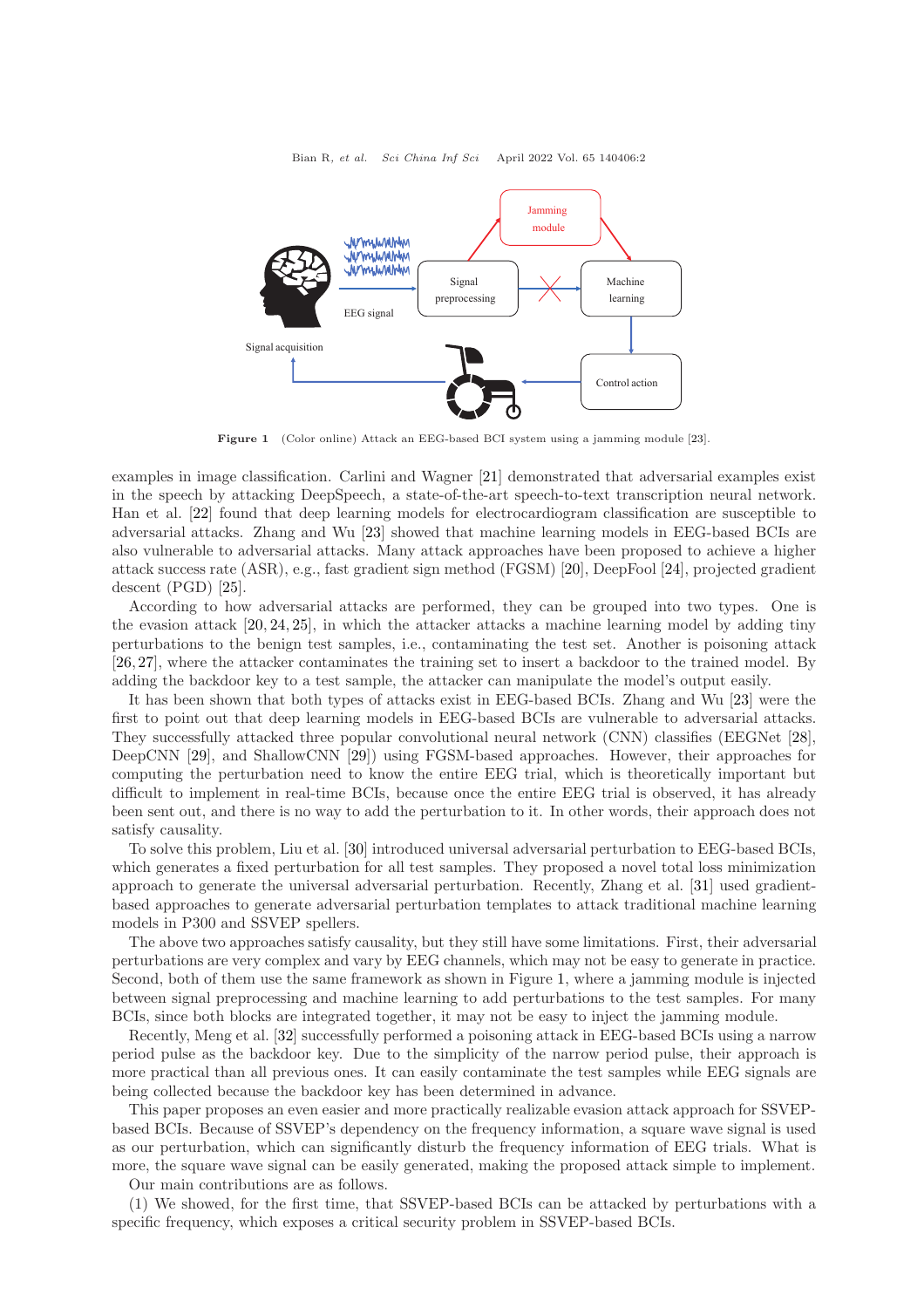<span id="page-2-1"></span>

Figure 2 (Color online) An SSVEP speller.

(2) We proposed an easy and practically realizable evasion attack approach in SSVEP-based BCIs. We chose a square wave signal as the perturbation, which can be easily generated by a signal generator.

(3) We demonstrated the effectiveness of the proposed attack approach on two SSVEP datasets, and the ASRs on the CCA-based models were almost 100%. We also verified that the proposed attack approach can resist EEG preprocessing and is insensitive to the phase of the square wave signal.

The remainder of this paper is organized as follows. Section [2](#page-2-0) introduces our proposed square wave attack approach. Section [3](#page-4-0) presents the details of the experimental setting and results. Section [4](#page-10-0) draws the conclusion and points out several future research directions.

# <span id="page-2-0"></span>2 Square wave attack

This section introduces first SSVEP spellers, then the victim classifiers in them, and finally our proposed square wave attack approach.

#### 2.1 SSVEP spellers

A classical SSVEP speller is shown in Figure [2.](#page-2-1) There are 40 characters flickering at specific frequencies (usually ranging from 8 to 15.8 Hz with 0.2 Hz increment) on the screen. The user needs to stare at a target character, while his/her EEG signals are being collected by an EEG headset and transmitted through wires or wirelessly to a computer for analysis. When a long enough EEG trial is collected, an algorithm processes the EEG trial to mine its frequency information. Finally, the target character can be identified.

#### 2.2 The victim models

This subsection introduces two CCA-based models, which are widely used in SSVEP-based BCIs due to their simplicity and training-free nature. They are the victim of our proposed square wave attack approach.

CCA. Lin et al. [\[16\]](#page-11-12) proposed to use CCA to enhance the signal-to-noise ratio (SNR) of SSVEPs. CCAbased frequency recognition approaches have achieved high information transmission rates [\[33,](#page-12-5)[34\]](#page-12-6). CCA extracts frequency information of SSVEPs by calculating the canonical correlation coefficients between the EEG signals and the standard reference signals, which consist of sinusoidal signals of a stimulation frequency and its harmonics. Its main idea is to find linear combinations of the two signals to maximize their correlation.

Let  $X \in \mathbb{R}^{C \times S}$  be an EEG trial, where C is the number of EEG channels and S is the number of time-domain samples,  $R_f$  be a standard reference signal for the stimulation frequency f, and  $f_s$  be the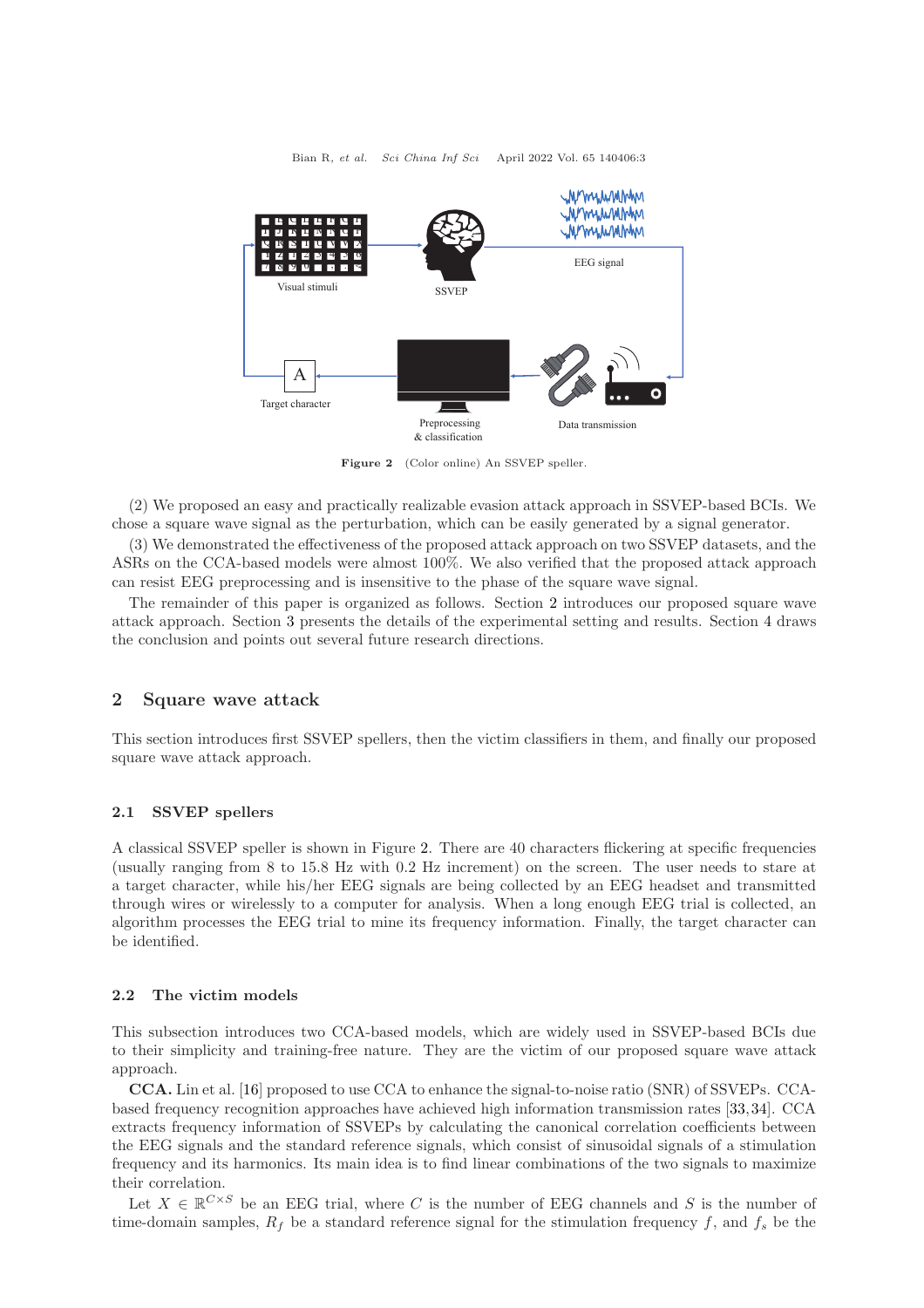sampling rate. Let

$$
R_{f} = \begin{bmatrix} \sin\left(\frac{2\pi f}{f_{s}}\right) & \sin\left(\frac{4\pi f}{f_{s}}\right) & \cdots & \sin\left(\frac{2S\pi f}{f_{s}}\right) \\ \cos\left(\frac{2\pi f}{f_{s}}\right) & \cos\left(\frac{4\pi f}{f_{s}}\right) & \cdots & \cos\left(\frac{2S\pi f}{f_{s}}\right) \\ \sin\left(\frac{4\pi f}{f_{s}}\right) & \sin\left(\frac{8\pi f}{f_{s}}\right) & \cdots & \sin\left(\frac{4S\pi f}{f_{s}}\right) \\ \cos\left(\frac{4\pi f}{f_{s}}\right) & \cos\left(\frac{8\pi f}{f_{s}}\right) & \cdots & \cos\left(\frac{4S\pi f}{f_{s}}\right) \\ \vdots & \vdots & \ddots & \vdots \\ \sin\left(\frac{2\pi n f}{f_{s}}\right) & \sin\left(\frac{4\pi n f}{f_{s}}\right) & \cdots & \sin\left(\frac{2S\pi n f}{f_{s}}\right) \\ \cos\left(\frac{2\pi n f}{f_{s}}\right) & \cos\left(\frac{4\pi n f}{f_{s}}\right) & \cdots & \cos\left(\frac{2S\pi n f}{f_{s}}\right) \end{bmatrix},
$$
\n(1)

where *n* is the number of harmonics  $(n = 4$  in this paper).

The goal of CCA is to find weight vectors  $W_X$  and  $W_{R_f}$ , and the maximum canonical correlation coefficient  $c(X, R_f)$ , by solving the following problem:

$$
c(X, R_f) = \max_{W_X, W_{R_f}} \rho\left(X^{\mathrm{T}} W_X, R_f^{\mathrm{T}} W_{R_f}\right)
$$
  
= 
$$
\max_{W_X, W_{R_f}} \frac{\mathbb{E}[W_X^{\mathrm{T}} X R_f^{\mathrm{T}} W_{R_f}]}{\sqrt{\mathbb{E}\left[W_X^{\mathrm{T}} X X^{\mathrm{T}} W_X\right] \mathbb{E}[W_{R_f}^{\mathrm{T}} R_f R_f^{\mathrm{T}} W_{R_f}]}},
$$
(2)

where  $\rho$  is the correlation coefficient, superscript T is matrix or vector transpose, and E is the expectation.

Let K be the number of targets ( $K = 40$  in this paper), and  $f_k$  be the flickering frequency of the k-th target. The stimulation frequency  $f^*$  of an SSVEP trial is determined by

$$
f^* = \arg\max_{f_k} c(X, R_{f_k}).
$$
\n(3)

FBCCA. Chen et al. [\[17\]](#page-11-13) first integrated the filter bank technique and CCA to enhance the classification accuracy of SSVEP-based BCIs.

In FBCCA, the original EEG signal X is decomposed into  $M$  ( $M = 5$  in this paper) sub frequency bands  $\{X_m\}_{m=1}^M$  by M different bandpass filters. All filters have the same upper cut-off frequency of 88 Hz, but the m-th filter has a lower cut-off frequency of 8m Hz.

Then, a separate CCA is performed between each sub-band component and the reference signals. A weighted sum of the squares of those correlation coefficients is calculated as the feature for target classification. The weight for the  $m$ -th sub-band is [\[17\]](#page-11-13)

$$
w(m) = m^{-1.25} + 0.25, \quad m = 1, 2, \dots, M.
$$
\n<sup>(4)</sup>

The stimulation frequency  $f^*$  is determined by the largest sum of the weighted squares of the canonical correlation coefficients, i.e.,

$$
f^* = \arg \max_{f_k} \sum_{m=1}^{M} w(m)c^2(X_m, R_{f_k}).
$$
\n(5)

#### 2.3 The attack approach

In previous approaches to attack a BCI system, the attacker needs to know its machine learning model and observe the entire test EEG trial to generate an adversarial perturbation. Even using universal adversarial perturbations, the attacker has to know the start time of the EEG trial to inject the perturbation. However, these may be difficult to implement. The data preprocessing and machine learning modules are usually integrated together, so it is very challenging to inject a jamming module between them. More importantly, for a real-world causal system, the attacker should add the perturbation while the test EEG trial is being transmitted, instead of after it has been transmitted.

Considering SSVEP's dependency on the frequency information, we propose an attack framework using square wave signals as the perturbations. As shown in Figure [3,](#page-4-1) an 8 Hz square wave signal is composed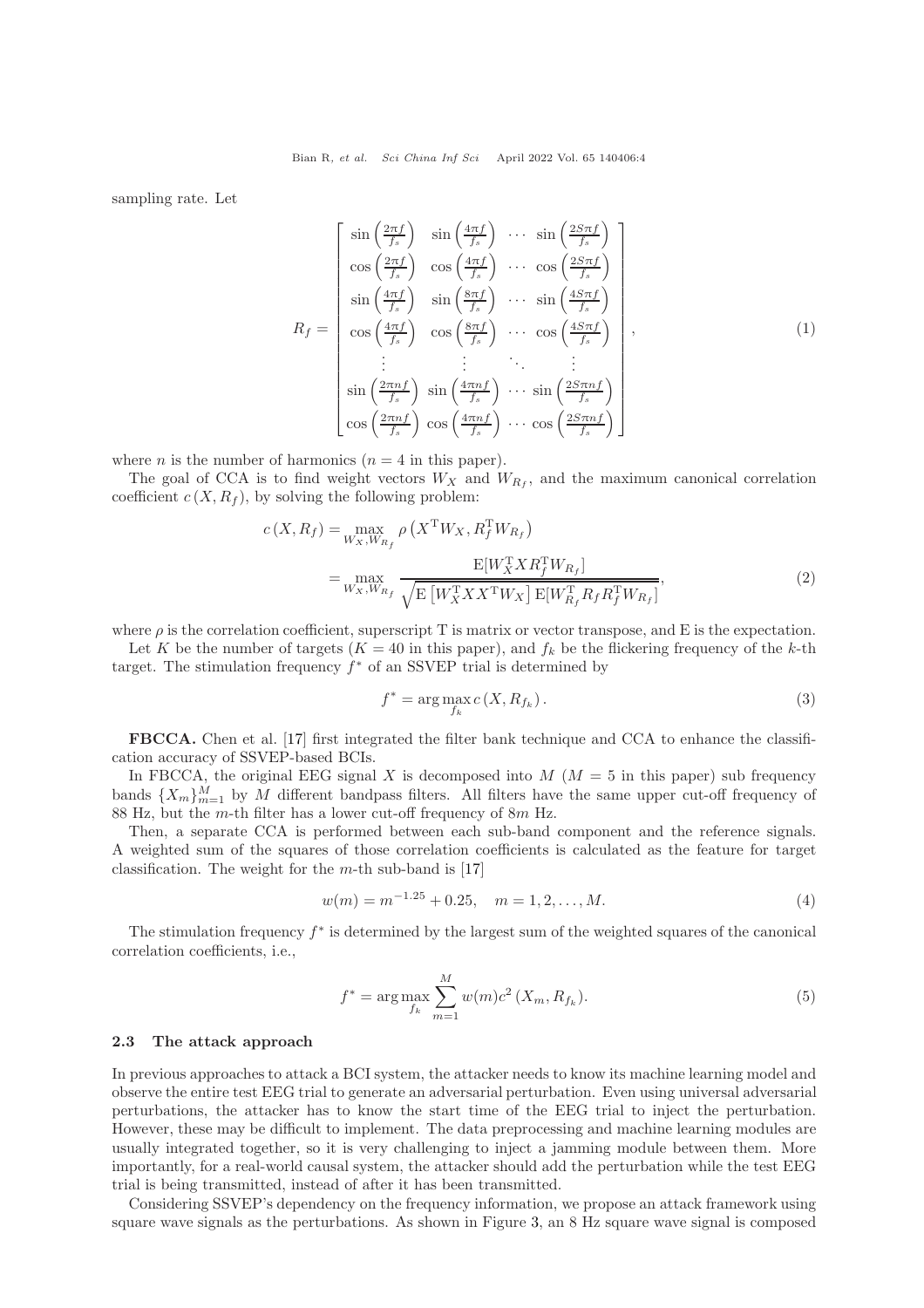<span id="page-4-1"></span>

<span id="page-4-2"></span>Figure 3 (Color online) Fourier transform of an 8 Hz square wave signal, showing only the odd harmonics.



Figure 4 (Color online) Our proposed square wave attack framework.

of an 8 Hz sinusoidal signal and its harmonic signals (only the odd harmonics are shown). Adding such a square wave signal to the EEG trial enhances the energy of these frequencies. In addition, square wave signals are very simple and can be generated easily by a signal generator.

More specifically, to attack an SSVEP-based BCI system with  $K$  targets corresponding to  $K$  frequencies, the attacker has to prepare  $K$  square wave perturbations with the same frequencies. To change the SSVEP output to a target with a specific frequency, the attacker only needs to add a square wave perturbation with the same frequency to the test sample.

A square wave perturbation with frequency f, amplitude a, and phase  $\phi$  is defined as

$$
S(t) = a \cdot \text{sign}(\sin(2\pi ft + \phi)). \tag{6}
$$

The attack framework is shown in Figure [4.](#page-4-2) It directly adds square wave perturbations to EEG trials before the transmission. Experiments show that this attack approach is insensitive to the phase of the square wave perturbation, which means the attack can start at any time when the BCI system is used. These characteristics make our attack approach very practical in real-world BCI systems.

In summary, our proposed square wave attack approach has three main advantages.

(1) The attacker only needs to know very little information about the SSVEP speller, i.e., the flickering frequency of each target, and about the user, i.e., the standard deviation (std.) of his/her EEG signals to quickly set an appropriate amplitude for the perturbation. However, the latter is not mandatory: the attacker can always start from a small amplitude and gradually increase it to achieve the best trade-off between ASRs and stealthiness.

(2) Unlike the complex waveforms generated by other approaches [\[30,](#page-12-2) [31\]](#page-12-3), square wave perturbations are very simple to generate.

(3) Square wave perturbations can be easily added to EEG trials in real-time, for example, by attaching a signal generator to one or more specific channels.

### <span id="page-4-0"></span>3 Experiments

This section introduces the experimental settings and results to validate the effectiveness of our proposed square wave attack approach.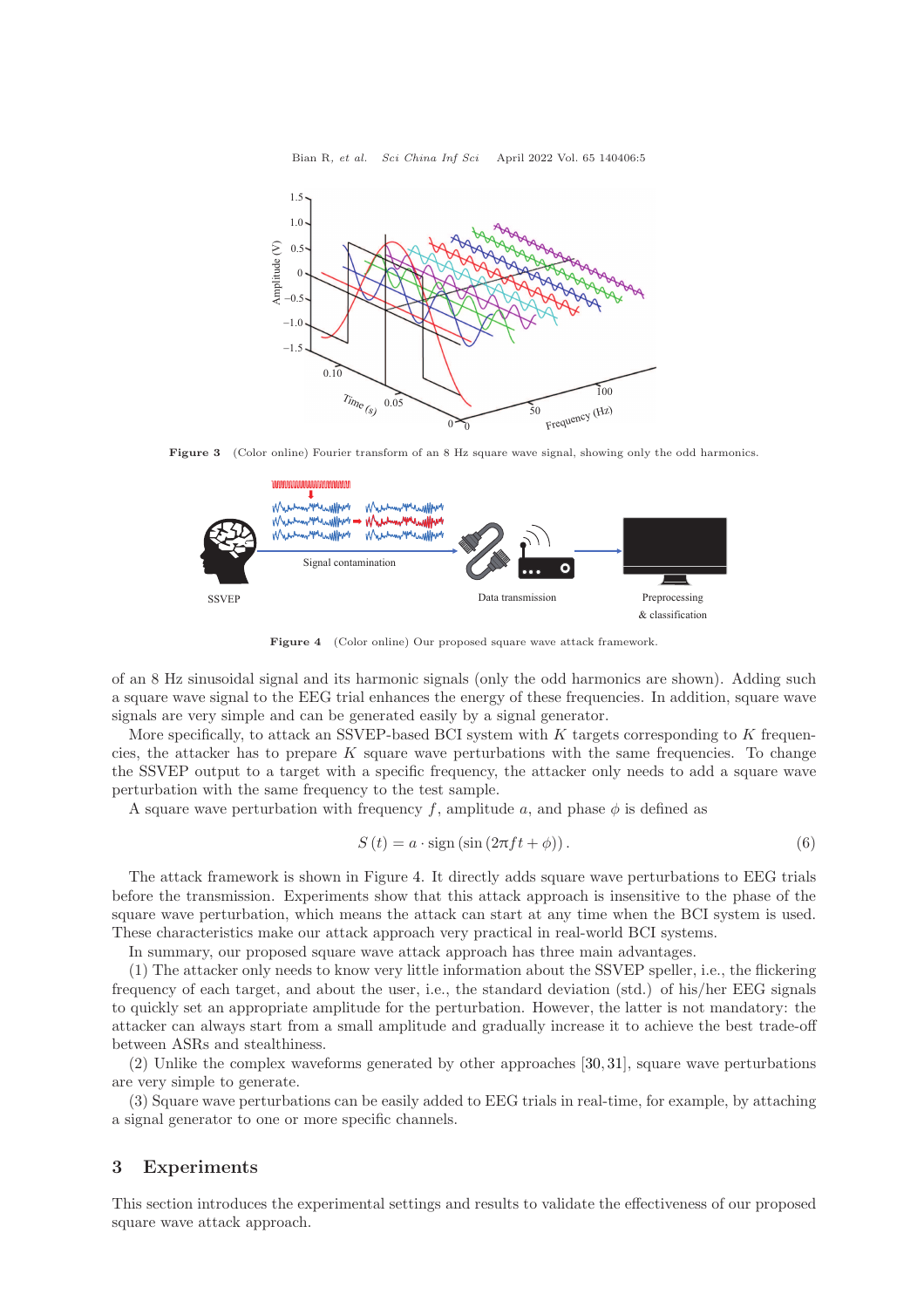<span id="page-5-0"></span>

Figure 5 Stimulation interface of (a) Benchmark and (b) BETA.

### <span id="page-5-1"></span>3.1 SSVEP datasets

The following two publicly available SSVEP datasets were used in our experiments.

Benchmark. The Benchmark SSVEP dataset, acquired using a 40-target BCI speller, was first introduced by Wang et al. [\[35\]](#page-12-7) in 2017. It consists of 64-channel EEG signals collected from 35 healthy subjects. As shown in Figure [5\(](#page-5-0)a), 40 targets flicker at different frequencies (ranging from 8 to 15.8 Hz with an interval of 0.2 Hz) on the visual keyboard of the speller. During the experiments, the subjects were asked to stare at the targets in random order. Six blocks of EEG signals were collected from each subject. In each block, there were 40 trials corresponding to all 40 targets. Each trial lasted 6 s in total, including 0.5 s preparation before stimulus onset, 5 s for stimulation, and 0.5 s break after stimulus offset. All data were recorded at 1000 Hz and then down-sampled to 250 Hz.

BETA. The BETA dataset was introduced by Liu et al. [\[36\]](#page-12-8) in 2020. It includes 64-channel EEG signals from 70 subjects. As shown in Figure [5\(](#page-5-0)b), the speller's targets and frequency range were the same as those in Benchmark, but the keyboard layout was different. A traditional QWERT keyboard layout was used to improve the user experience. There were 4 blocks of EEG signals for each subject, each with 40 trials corresponding to all 40 targets. Each trail still includes 0.5 s preparation before stimulus onset and 0.5 s break after stimulus offset; however, the stimulation duration was reduced to 2 or 3 s.

#### 3.2 Data preprocessing

Russo and Spinelli [\[37\]](#page-12-9) showed that there is a latency delay in the visual system; hence we extracted EEG signals between [0.14, 1.64] s after each stimulus onset. Nine electrodes (Pz, PO5, PO3, POz, PO4, PO6, O1, Oz, and O2) around the occipital area were chosen. To remove artifacts and DC drift, EEG signals were bandpass filtered to 7–90 Hz using an eighth-order Butterworth filter.

#### 3.3 Performance measure

Square wave attack is a kind of target attack, so the ASR was used as the performance measure. ASR is the percentage of test samples classified into the target class that the attacker specifies after the perturbations have been added.

#### 3.4 Hyper-parameters

Channels. In a square wave attack, the attacker can choose to attack one or more channels. Obviously, it is easier to attack only one channel. In our experiments, we tried to attack every single channel individually, the four channels (PO3, POz, PO4, and Oz) near the center of the occipital area, and all channels.

Amplitude. When attacking a single channel, the amplitude was determined by its standard deviation. When attacking all channels, the amplitude was determined by the mean standard deviation of all channels. Three different amplitudes (10%/20%/30% of the standard deviation) were used in the experiments.

Phase. In real-world attacks, it is quite difficult for the attacker to know the exact start time of each EEG trial. So, the perturbations should be insensitive to the trial start time. Thus, the phase of the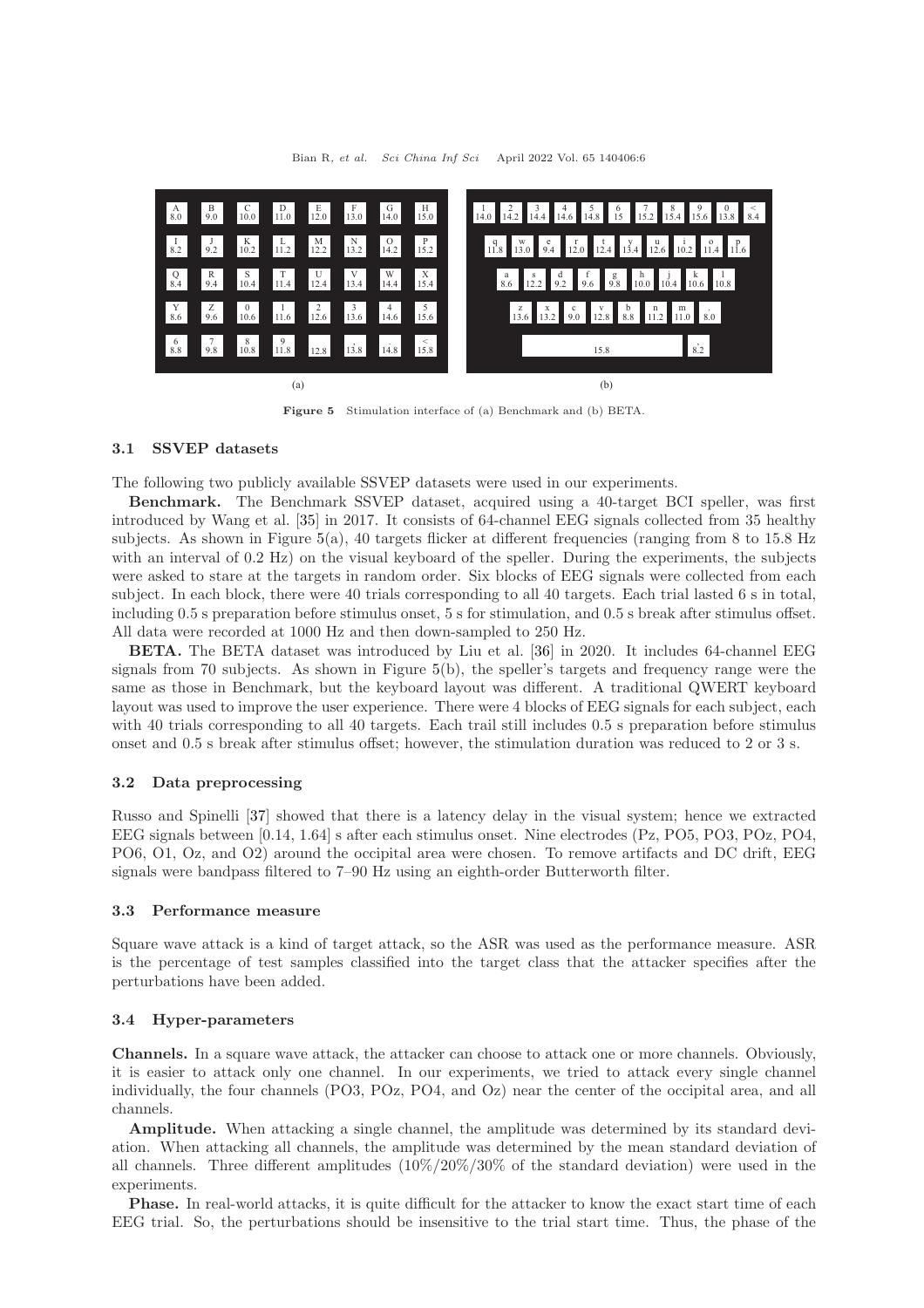<span id="page-6-0"></span>

Figure 6 (Color online) An EEG trial from Benchmark before (blue) and after (red) square wave perturbation.

perturbation was randomly chosen for each trial. Experiments showed that the attack performance is insensitive to the perturbation phase, which is good news for practical implementation.

Frequency. In real-world attacks, the frequency of the perturbation depends on the frequency of the target which the attacker wants the system to output. In experiments, we tested our approach on all individual frequencies for each trial.

### 3.5 Average attack performance on different channels

Table [1](#page-7-0) shows the attack results on different channels. Each cell is the average ASR of all subjects in the corresponding dataset. "PO3+POz+PO4+Oz" means attacking the four channels at the same time. "Best of  $\{PO3, POz, PO4, Oz\}$ " is the best ASR of an individual channel in  $\{PO3, POz, PO4, Oz\}$ , which may vary across subjects.

We can get from Table [1](#page-7-0) the following.

(1) When a single channel was used, the ASRs of attacking CCA were generally slightly higher than those of FBCCA.

(2) The ASRs varied when different channels were attacked. Particularly, the ASRs of attacking the four individual channels near the center of the occipital area (PO3, POz, PO4, and Oz) were much higher than others, as SSVEPs mainly elicit neural responses in this area.

(3) The ASRs of attacking a single channel were usually higher than those of attacking all channels. When attacking the four channels (PO3, PO2, PO4, and Oz) at the same time, the ASRs were highest. However, the best result of attacking one of the four channels in {PO3, POz, PO4, Oz} was only slightly lower than that of attacking the four simultaneously. Since attacking a single channel is easier than attacking four, the former is recommended.

(4) The ASRs on Benchmark were higher than BETA. As introduced in Subsection [3.1,](#page-5-1) the experimental settings of the two datasets, e.g., the length of each trial, the keyboard layout, were different. Therefore, it is expected that their ASRs are different.

(5) As the amplitude of the perturbation increased, ASRs also increased. When the amplitude was 30% of the standard deviation of the specific channel, the ASR almost reached 100% on Benchmark and 90% on BETA, which is high enough to make a real-world SSVEP speller useless. In a real-world attack, the attacker may attack only one channel, and increase the amplitude of the perturbation gradually to achieve the best trade-off between ASR and stealthiness.

An example of the same EEG trial from Benchmark before and after the attack, without and with preprocessing (band-pass filtering), is shown in Figure [6.](#page-6-0) The channel under attack was PO3, and the amplitude was 20% of the standard deviation of PO3. The perturbation was too small to be noticed by human eyes. Therefore, it is very difficult to detect the attack by observing the waveform. The perturbation at the top of Figure [6](#page-6-0) shows that, although the shape of the square wave perturbation was changed slightly after preprocessing, the main frequency information was retained. So, preprocessing has little influence on the effectiveness of a square wave attack.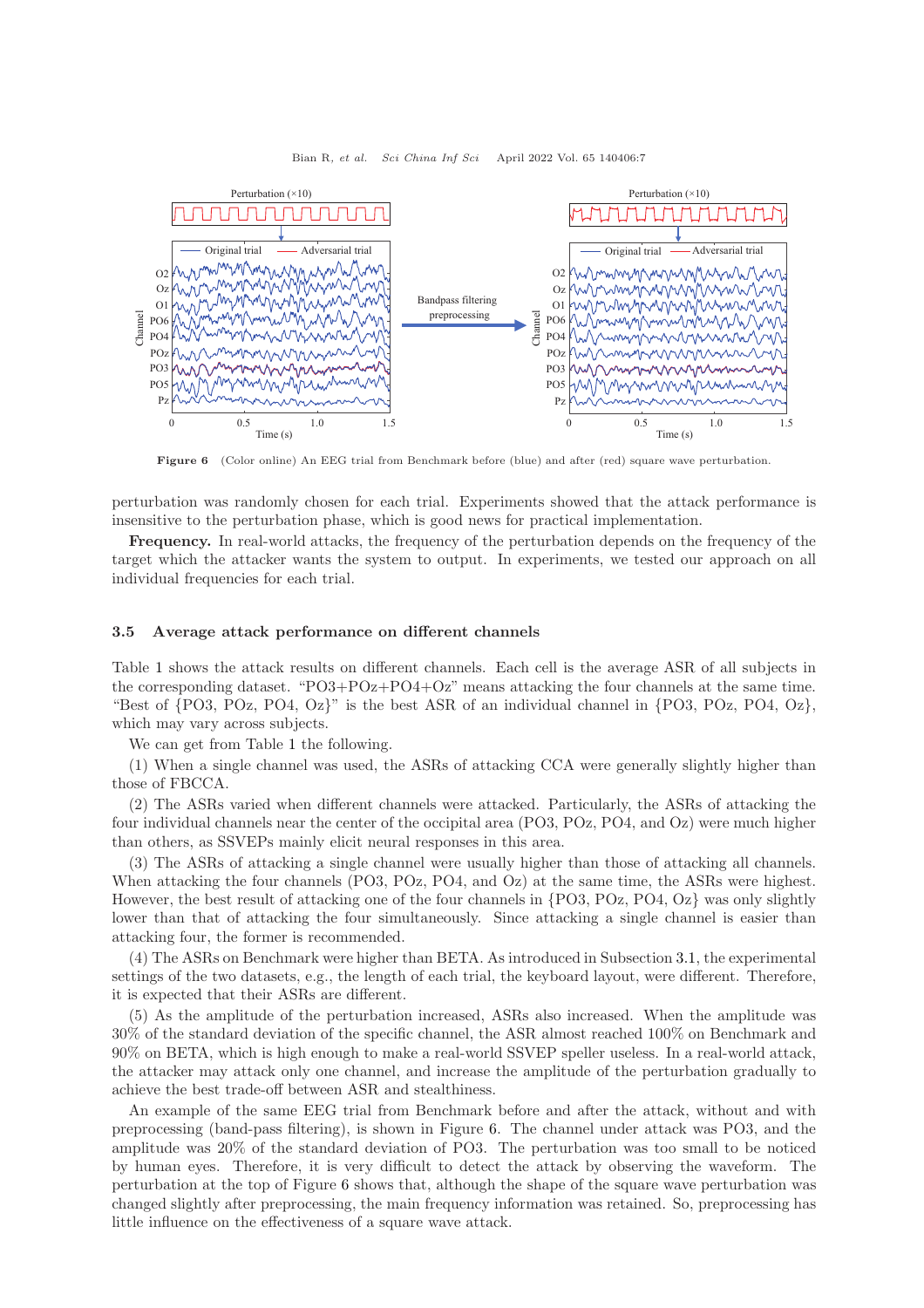<span id="page-7-0"></span>

|                         | Benchmark    |              |              |              |              |              | BETA         |              |              |              |              |              |  |
|-------------------------|--------------|--------------|--------------|--------------|--------------|--------------|--------------|--------------|--------------|--------------|--------------|--------------|--|
| Channel                 | CCA          |              |              | <b>FBCCA</b> |              |              | CCA          |              |              | <b>FBCCA</b> |              |              |  |
|                         | Amplitude    | Amplitude    | Amplitude    | Amplitude    | Amplitude    | Amplitude    | Amplitude    | Amplitude    | Amplitude    | Amplitude    | Amplitude    | Amplitude    |  |
|                         | $=10\%$ std. | $=20\%$ std. | $=30\%$ std. | $=10\%$ std. | $=20\%$ std. | $=30\%$ std. | $=10\%$ std. | $=20\%$ std. | $=30\%$ std. | $=10\%$ std. | $=20\%$ std. | $=30\%$ std. |  |
| Pz                      | 12.10        | 43.39        | 72.99        | 12.41        | 45.08        | 75.44        | 7.71         | 23.48        | 50.80        | 7.47         | 23.62        | 49.11        |  |
| PO <sub>5</sub>         | 44.97        | 72.63        | 90.48        | 42.40        | 70.27        | 87.19        | 24.36        | 52.21        | 78.68        | 23.26        | 47.20        | 70.74        |  |
| PO <sub>3</sub>         | 59.59        | 88.70        | 98.36        | 57.26        | 87.11        | 97.11        | 37.97        | 69.71        | 88.53        | 35.70        | 65.07        | 84.26        |  |
| POz                     | 34.63        | 83.97        | 97.28        | 33.79        | 82.89        | 96.39        | 32.62        | 72.50        | 91.69        | 29.44        | 68.48        | 87.73        |  |
| PO <sub>4</sub>         | 45.47        | 85.07        | 98.01        | 42.95        | 83.61        | 96.35        | 26.41        | 64.64        | 88.85        | 24.04        | 60.04        | 84.01        |  |
| PO <sub>6</sub>         | 34.25        | 68.31        | 88.64        | 31.57        | 67.13        | 87.60        | 9.02         | 37.25        | 70.40        | 8.97         | 33.99        | 62.96        |  |
| O <sub>1</sub>          | 30.33        | 69.01        | 88.43        | 27.37        | 63.68        | 84.93        | 25.75        | 61.02        | 83.96        | 23.59        | 53.09        | 75.82        |  |
| Oz                      | 38.09        | 79.45        | 93.33        | 32.87        | 74.26        | 90.55        | 33.47        | 74.05        | 90.97        | 29.28        | 67.93        | 85.53        |  |
| O <sub>2</sub>          | 28.66        | 73.26        | 88.77        | 24.70        | 67.12        | 86.41        | 21.02        | 61.55        | 85.15        | 18.96        | 52.82        | 77.34        |  |
| $PO3+POz+$              |              |              |              |              |              |              |              |              |              |              |              |              |  |
| $PO4+Oz$                | 78.56        | 98.35        | 99.94        | 77.26        | 98.48        | 99.90        | 61.55        | 94.85        | 99.62        | 56.36        | 90.75        | 98.43        |  |
| ${PO3, POz,$<br>PO4, Oz | 73.35        | 96.28        | 99.74        | 68.76        | 95.11        | 99.42        | 57.28        | 90.15        | 98.43        | 51.26        | 84.49        | 95.61        |  |
| $\mathop{\mathrm{ALL}}$ | 12.02        | 40.94        | 69.79        | 13.35        | 47.91        | 76.53        | 7.32         | 20.91        | 44.58        | 7.04         | 21.91        | 46.16        |  |

Table <sup>1</sup> Average ASRs (%) of square wave attacks on different channels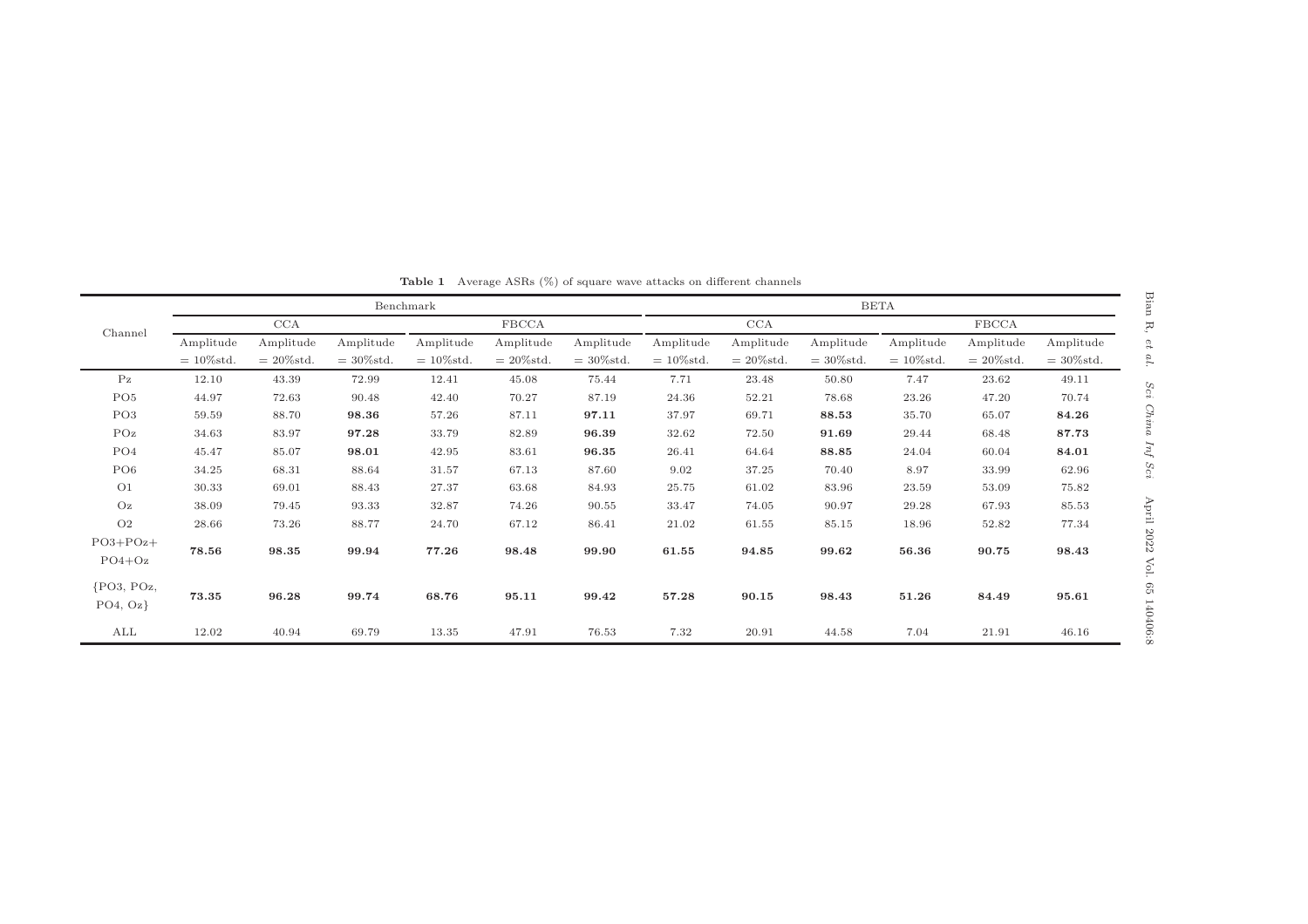| Bian R, et al.<br>April 2022 Vol. 65 140406:9<br>Sci China Inf Sci |  |  |  |  |  |  |  |  |  |  |  |  |  |
|--------------------------------------------------------------------|--|--|--|--|--|--|--|--|--|--|--|--|--|
|--------------------------------------------------------------------|--|--|--|--|--|--|--|--|--|--|--|--|--|

<span id="page-8-0"></span>

|                | CCA          |               |                  |               | <b>FBCCA</b> |               |                  |               |  |  |  |
|----------------|--------------|---------------|------------------|---------------|--------------|---------------|------------------|---------------|--|--|--|
|                | Amplitude    | Amplitude     | Amplitude        | Amplitude     | Amplitude    | Amplitude     | Amplitude        | Amplitude     |  |  |  |
|                | $= 0\%$ std. | $= 10\%$ std. | $=20\%$ std.     | $=30\%$ std.  | $= 0\%$ std. | $=10\%$ std.  | $=20\%$ std.     | $=30\%$ std.  |  |  |  |
| Subject        | ACC          |               | ASR-PO3/ASR-Best |               | ACC          |               | ASR-PO3/ASR-Best |               |  |  |  |
| $\mathbf{1}$   | 52.9         | 21.47/74.76   | 86.90/99.68      | 98.81/100.00  | 86.3         | 18.59/62.81   | 81.94/99.32      | 98.47/99.98   |  |  |  |
| $\sqrt{2}$     | 78.3         | 7.96/97.92    | 56.08/100.00     | 89.86/100.00  | 95.0         | 7.21/83.78    | 48.34/99.20      | 82.20/99.79   |  |  |  |
| 3              | 87.9         | 69.79/83.09   | 99.39/99.93      | 99.98/100.00  | 98.8         | 46.03/60.90   | 89.37/94.73      | 98.28/99.14   |  |  |  |
| $\overline{4}$ | 93.8         | 80.59/80.59   | 99.79/99.94      | 100.00/100.00 | 95.0         | 59.97/59.97   | 96.90/97.04      | 99.58/99.63   |  |  |  |
| 5              | 86.7         | 18.37/18.37   | 88.98/88.98      | 99.81/99.81   | 98.8         | 22.02/22.02   | 80.87/80.87      | 97.83/97.83   |  |  |  |
| $\,6$          | 66.7         | 41.47/41.47   | 89.71/92.06      | 99.23/99.72   | 93.8         | 37.61/37.61   | 85.59/87.16      | 97.92/98.21   |  |  |  |
| $\overline{7}$ | 55.8         | 100.00/100.00 | 100.00/100.00    | 100.00/100.00 | 82.5         | 99.82/99.82   | 100.00/100.00    | 100.00/100.00 |  |  |  |
| 8              | 34.6         | 100.00/100.00 | 100.00/100.00    | 100.00/100.00 | 52.9         | 99.93/99.93   | 100.00/100.00    | 100.00/100.00 |  |  |  |
| 9              | 59.6         | 5.53/19.99    | 35.90/85.59      | 76.45/98.77   | 81.7         | 5.25/20.35    | 36.57/80.56      | 70.63/97.10   |  |  |  |
| 10             | 80.4         | 99.56/99.56   | 100.00/100.00    | 100.00/100.00 | 88.3         | 90.79/90.79   | 99.93/99.93      | 100.00/100.00 |  |  |  |
| 11             | 19.2         | 100.00/100.00 | 100.00/100.00    | 100.00/100.00 | 31.7         | 100.00/100.00 | 100.00/100.00    | 100.00/100.00 |  |  |  |
| 12             | 89.2         | 49.55/66.42   | 96.83/99.79      | 100.00/100.00 | 98.8         | 43.87/62.91   | 85.83/96.57      | 98.96/99.98   |  |  |  |
| 13             | 68.8         | 100.00/100.00 | 100.00/100.00    | 100.00/100.00 | 85.0         | 98.75/98.75   | $100.00/100.00$  | 100.00/100.00 |  |  |  |
| 14             | 80.4         | 97.78/97.78   | 100.00/100.00    | 100.00/100.00 | 91.3         | 94.48/94.48   | 99.84/99.84      | 99.98/99.98   |  |  |  |
| 15             | 52.9         | 83.81/83.81   | 99.06/99.06      | 99.78/99.97   | 68.3         | 76.47/76.47   | 98.13/98.13      | 99.97/99.97   |  |  |  |
| 16             | 20.0         | 99.85/99.85   | 100.00/100.00    | 100.00/100.00 | 65.8         | 98.55/98.55   | 100.00/100.00    | 100.00/100.00 |  |  |  |
| 17             | 65.8         | 31.76/43.26   | 95.74/97.71      | 99.97/99.98   | 69.6         | 44.07/57.02   | 97.62/98.78      | 99.93/100.00  |  |  |  |
| 18             | 49.6         | 30.28/30.28   | 90.09/91.19      | 99.13/99.51   | 74.6         | 33.71/33.71   | 89.54/89.54      | 98.71/98.71   |  |  |  |
| 19             | 25.4         | 41.85/53.21   | 88.72/97.38      | 99.12/99.92   | 37.9         | 39.61/47.68   | 86.10/94.72      | 98.66/99.92   |  |  |  |
| $20\,$         | 72.9         | 99.96/99.96   | 100.00/100.00    | 100.00/100.00 | 92.9         | 97.47/97.47   | 100.00/100.00    | 100.00/100.00 |  |  |  |
| 21             | 53.8         | 97.36/98.48   | 100.00/100.00    | 100.00/100.00 | 75.4         | 94.44/96.69   | 99.98/99.98      | 100.00/100.00 |  |  |  |
| $\bf{22}$      | 84.2         | 14.54/33.17   | 81.01/98.10      | 99.67/99.98   | 99.2         | 7.04/18.64    | 59.64/86.50      | 94.05/99.56   |  |  |  |
| 23             | 75.0         | 25.45/60.63   | 78.39/99.31      | 98.87/100.00  | 94.6         | 20.72/44.59   | 70.21/93.36      | 94.71/99.47   |  |  |  |
| 24             | 75.0         | 10.30/10.95   | 70.13/78.71      | 97.73/99.39   | 94.2         | 11.98/11.98   | 71.55/72.53      | 96.26/96.84   |  |  |  |
| 25             | 92.1         | 46.79/46.79   | 87.36/87.36      | 98.64/98.64   | 96.7         | 55.90/55.90   | 92.50/92.50      | 99.20/99.20   |  |  |  |
| 26             | 93.3         | 20.88/79.70   | 83.81/99.69      | 99.03/100.00  | 97.5         | 43.34/88.66   | 96.63/99.93      | 99.79/100.00  |  |  |  |
| 27             | 80.8         | 97.79/97.79   | 100.00/100.00    | 100.00/100.00 | 97.1         | 84.78/84.78   | 99.86/99.86      | 100.00/100.00 |  |  |  |
| $\sqrt{28}$    | 63.8         | 7.66/81.19    | 59.66/99.79      | 94.19/100.00  | 97.5         | 4.85/66.16    | 47.70/98.23      | 86.91/99.93   |  |  |  |
| 29             | 24.6         | 90.52/90.52   | 99.96/99.96      | 100.00/100.00 | 63.3         | 87.26/87.26   | 99.98/99.98      | 100.00/100.00 |  |  |  |
| 30             | 76.7         | 99.31/99.31   | 100.00/100.00    | 100.00/100.00 | 86.3         | 92.48/92.48   | 99.84/99.84      | 99.96/99.98   |  |  |  |
| 31             | 85.4         | 3.36/4.32     | 41.27/55.49      | 93.83/95.22   | 98.8         | 6.49/9.90     | 62.86/70.35      | 93.43/94.63   |  |  |  |
| 32             | 95.0         | 16.10/98.10   | 75.79/100.00     | 98.75/100.00  | 97.5         | 18.19/82.01   | 71.47/99.34      | 93.51/99.96   |  |  |  |
| 33             | 27.1         | 82.40/82.40   | 99.95/99.95      | 100.00/100.00 | 50.4         | 72.60/72.60   | 99.94/99.94      | 100.00/100.00 |  |  |  |
| 34             | 88.8         | 96.84/96.84   | 100.00/100.00    | 100.00/100.00 | 97.5         | 95.27/95.27   | 100.00/100.00    | 100.00/100.00 |  |  |  |
| 35             | 70.4         | 96.83/96.83   | 100.00/100.00    | 100.00/100.00 | 77.1         | 94.65/94.65   | 99.97/99.97      | 100.00/100.00 |  |  |  |
| Average        | 66.5         | 59.59/73.35   | 88.70/96.28      | 98.36/99.74   | 83.2         | 57.26/68.76   | 87.11/95.11      | 97.11/99.42   |  |  |  |

Table 2 Individual ASRs (%) and ACCs (%) on Benchmark

#### 3.6 Attack performance on individual subjects

Attack results on the individual subjects are shown in Table [2](#page-8-0) for Benchmark, and Table [3](#page-9-0) for BETA. For each subject, 'ASR-PO3' is the result of attacking channel PO3 only, and 'ASR-Best' is the best result of attacking one of the four channels (PO3, POz, PO4, and Oz).

When the amplitude ratio was  $0\%$ , i.e., no attack was applied, the result represented the accuracy (ACC) of CCA/FBCCA on the clean test samples. The ACCs and ASRs of different subjects were different, which is reasonable, because of individual differences among different subjects. As the perturbation amplitude increased, the ASR gradually approached 100%. For some subjects, the ASRs could reach almost 100% with an amplitude ratio of 10%, but for a few other subjects, the amplitude ratio had to be 30% or higher. For most subjects, an amplitude ratio of 20% was enough to make the SSVEP-based BCI useless.

There was no relationship between the ASRs and the data quality of the subject. The ASRs were very high on some subjects whose ACCs were very low, e.g., subjects 11 and 16 in Benchmark. In most cases, the ASRs when attacking channel PO3 were high enough, so PO3 could be the attacker's first choice.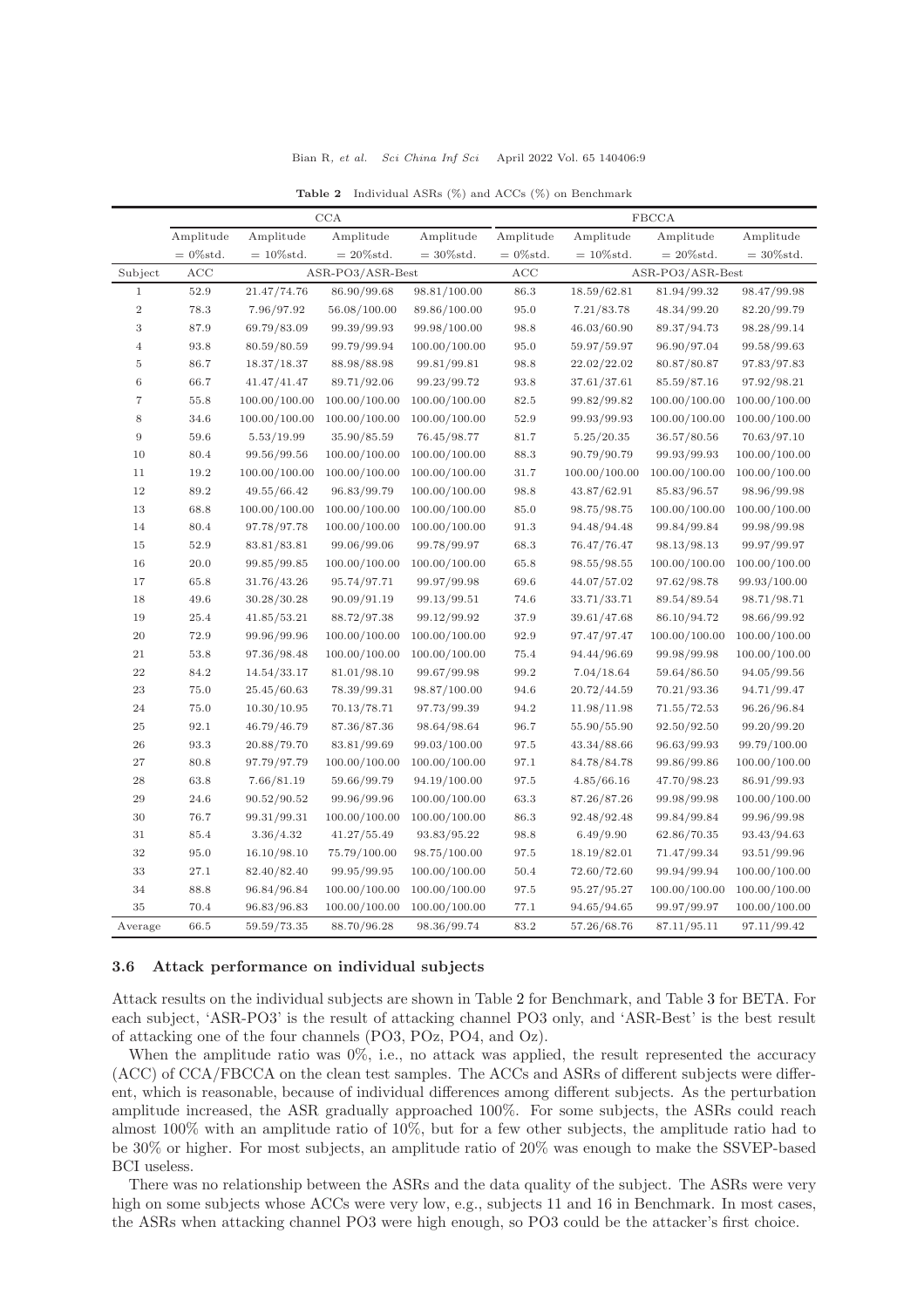<span id="page-9-0"></span>

|                          |              |                            | $_{\rm CCA}$                  |                               |              |                            | <b>FBCCA</b>                |                               |
|--------------------------|--------------|----------------------------|-------------------------------|-------------------------------|--------------|----------------------------|-----------------------------|-------------------------------|
|                          | Amplitude    | Amplitude                  | Amplitude                     | Amplitude                     | Amplitude    | Amplitude                  | Amplitude                   | Amplitude                     |
|                          | $=0\%$ std.  | $=10\%$ std.               | $=20\%$ std.                  | $=30\%$ std.                  | $=0\%$ std.  | $=10\%$ std.               | $=20\%$ std.                | $=30\%$ std.                  |
| Subject                  | ACC          |                            | ASR-PO3/ASR-Best              |                               | ACC          |                            | ASR-PO3/ASR-Best            |                               |
| $\,1\,$<br>$\,2$         | 88.8<br>63.8 | 12.01/30.98<br>3.78/8.46   | 74.82/98.74<br>20.75/60.43    | 98.92/99.95<br>56.64/95.78    | 86.3<br>93.8 | 7.34/15.89<br>3.23/6.78    | 60.71/86.90<br>16.07/57.89  | 94.09/99.57<br>51.93/91.67    |
| $\,3$                    | 91.9         | 100.00/100.00              | 100.00/100.00                 | 100.00/100.00                 | 92.5         | 98.46/98.46                | 100.00/100.00               | 100.00/100.00                 |
| $\sqrt{4}$               | 48.8         | 37.95/37.95                | 88.21/89.29                   | 98.90/99.73                   | 78.8         | 25.39/25.39                | 78.37/78.37                 | 96.28/96.31                   |
| $\,$ 5                   | 35.0         | 93.17/96.57                | 99.89/100.00                  | 100.00/100.00                 | 96.3         | 88.89/91.62                | 99.87/100.00                | 100.00/100.00                 |
| $\,$ 6                   | 65.6         | 100.00/100.00              | 100.00/100.00                 | 100.00/100.00                 | 75.0         | 100.00/100.00              | 100.00/100.00               | 100.00/100.00                 |
| $\scriptstyle{7}$        | 32.5         | 34.79/57.01                | 94.62/98.32                   | 99.81/100.00                  | 75.6         | 39.42/55.68                | 94.99/97.42                 | 99.76/99.82                   |
| $\,$ 8 $\,$              | 41.9         | 39.35/74.51                | 98.32/99.96                   | 100.00/100.00                 | 69.4         | 52.68/80.17                | 99.26/99.95                 | 100.00/100.00                 |
| $\,9$                    | 85.0         | 5.21/99.56                 | 61.40/100.00                  | 95.57/100.00                  | 86.3         | 4.07/80.78                 | 39.71/99.67                 | 81.32/99.92                   |
| $10\,$                   | 57.5         | 18.81/28.48                | 76.10/89.79                   | 94.20/97.37                   | 66.9         | 17.67/22.48                | 71.54/80.98                 | 91.64/94.79                   |
| $1\,1$                   | 14.4         | 42.40/42.40                | 98.54/98.54                   | 100.00/100.00                 | 31.9         | 33.59/33.59                | 92.53/92.53                 | 99.81/99.81                   |
| $1\,2$                   | 85.6         | 3.51/20.89                 | 20.32/72.79                   | 52.89/97.29                   | 92.5         | 2.98/11.42                 | 11.78/45.25                 | 32.15/77.03                   |
| 13                       | 76.9         | 7.25/13.48                 | 55.85/76.85                   | 90.17/97.29                   | 86.3         | 4.42/6.73                  | 31.59/47.04                 | 69.17/82.39                   |
| 14                       | 77.5         | 99.96/99.96                | 100.00/100.00                 | 100.00/100.00                 | 82.5         | 99.06/99.79                | 100.00/100.00               | 100.00/100.00                 |
| 15                       | 72.5         | 19.45/28.82                | 84.93/95.71                   | 99.51/100.00                  | 87.5         | 14.70/21.67                | 61.39/70.42                 | 87.54/92.73                   |
| 16                       | 72.5         | 100.00/100.00              | 100.00/100.00                 | 100.00/100.00                 | 80.6         | 99.98/100.00               | 100.00/100.00               | 100.00/100.00                 |
| $1\,7$                   | 10.0         | 76.15/94.43                | 99.89/99.98                   | 100.00/100.00                 | 43.1         | 88.28/96.81                | 99.95/100.00                | 100.00/100.00                 |
| 18                       | 99.4         | 58.20/58.20                | 98.42/98.42                   | 98.76/98.76                   | 98.8         | 66.57/66.57                | 96.23/96.23                 | 98.87/98.87                   |
| 19                       | 65.0         | 8.85/69.21                 | 80.71/99.96                   | 99.14/100.00                  | 85.6         | 7.07/46.40                 | 61.93/98.34                 | 94.40/99.98                   |
| 20                       | 30.6         | 56.67/56.67                | 99.62/99.62                   | 100.00/100.00                 | 56.3         | 68.42/68.42                | 98.99/98.99                 | 99.96/99.96                   |
| 21<br>22                 | 68.8         | 4.18/90.34                 | 28.98/100.00                  | 74.09/100.00                  | 93.1         | 3.31/64.10<br>5.20/10.00   | 21.50/97.98                 | 57.03/99.68                   |
|                          | 71.3         | 7.43/16.99                 | 60.04/91.92                   | 93.18/99.10                   | 88.1         |                            | 42.89/72.51                 | 84.28/96.81                   |
| $\bf 23$                 | 99.4         | 3.59/3.59                  | 49.31/49.31                   | 97.20/97.20                   | 100.0        | 3.09/3.09                  | 42.46/42.46                 | 86.65/86.65                   |
| $\bf{^{24}}$<br>$\bf 25$ | 73.1<br>81.3 | 3.59/100.00<br>99.95/99.95 | 17.87/100.00<br>100.00/100.00 | 60.04/100.00<br>100.00/100.00 | 81.3<br>82.5 | 2.89/99.87<br>96.78/96.78  | 12.45/100.00<br>99.78/99.78 | 45.35/100.00<br>100.00/100.00 |
| $\sqrt{26}$              | 36.3         | 22.17/22.17                | 81.25/85.75                   | 97.81/99.24                   | 59.4         | 14.70/14.70                | 64.40/64.40                 | 91.64/93.06                   |
| $^{\rm 27}$              | 47.5         | 3.56/4.87                  | 12.62/25.99                   | 41.26/71.29                   | 85.0         | 2.98/3.90                  | 7.98/16.14                  | 25.92/47.82                   |
| $\bf 28$                 | 71.9         | 99.40/99.40                | 99.98/99.98                   | 100.00/100.00                 | 87.5         | 98.89/98.89                | 99.68/99.68                 | 99.76/99.76                   |
| $\bf 29$                 | 78.1         | 100.00/100.00              | 100.00/100.00                 | 100.00/100.00                 | 85.0         | 99.10/99.10                | 99.93/99.98                 | 100.00/100.00                 |
| $30\,$                   | 88.1         | 13.89/23.35                | 75.34/91.21                   | 98.50/99.92                   | 83.8         | 9.46/18.56                 | 62.42/82.68                 | 91.43/97.64                   |
| 31                       | 21.9         | 4.67/64.95                 | 26.81/99.79                   | 74.35/100.00                  | 48.1         | 4.87/46.68                 | 24.78/97.73                 | 63.50/99.98                   |
| $^{\rm 32}$              | 29.4         | 100.00/100.00              | 100.00/100.00                 | 100.00/100.00                 | 52.5         | 99.87/99.87                | 100.00/100.00               | 100.00/100.00                 |
| $33\,$                   | 26.9         | 100.00/100.00              | 100.00/100.00                 | 100.00/100.00                 | 41.9         | 98.92/98.92                | 100.00/100.00               | 100.00/100.00                 |
| 34                       | 61.9         | 5.10/13.50                 | 34.74/79.89                   | 77.56/98.99                   | 91.9         | 3.40/6.57                  | 22.60/56.99                 | 65.78/93.85                   |
| $35\,$                   | 43.8         | 99.95/100.00               | 100.00/100.00                 | 100.00/100.00                 | 87.5         | 99.14/99.68                | 100.00/100.00               | 100.00/100.00                 |
| $36\,$                   | 81.3         | 3.81/6.98                  | 18.12/44.23                   | 51.75/86.73                   | 94.4         | 2.78/4.32                  | 8.98/29.43                  | 34.93/69.54                   |
| 37                       | 93.8         | 88.81/88.81                | 100.00/100.00                 | 100.00/100.00                 | 96.9         | 66.82/66.82                | 97.20/97.20                 | 99.64/99.64                   |
| $^{\rm 38}$              | 40.6         | 99.40/99.40                | 100.00/100.00                 | 100.00/100.00                 | 55.6         | 96.70/96.70                | 99.57/99.57                 | 99.68/99.68                   |
| 39                       | 62.5         | 10.29/22.18                | 64.00/82.37                   | 92.32/98.35                   | 76.3         | 11.75/22.67                | 63.85/81.12                 | 92.51/97.81                   |
| 40                       | 56.3         | 61.65/82.06                | 99.60/99.98                   | 99.98/100.00                  | 75.6         | 36.95/51.23                | 92.17/95.74                 | 99.49/99.79                   |
| 41                       | 7.5          | 5.76/10.73                 | 36.26/65.28                   | 81.40/96.17                   | 27.5         | 5.40/10.84                 | 30.92/59.73                 | 71.34/93.51                   |
| 42                       | 87.5         | 27.21/83.18                | 91.21/100.00                  | 99.85/100.00                  | 88.8         | 17.64/61.39                | 77.12/99.18                 | 97.57/99.92                   |
| 43                       | 58.1         | 10.46/89.40                | 65.96/100.00                  | 94.26/100.00                  | 73.8         | 7.60/68.73                 | 49.20/98.90                 | 84.40/100.00                  |
| $44\,$                   | 27.5         | 37.54/83.68                | 86.32/99.03                   | 98.21/99.81                   | 44.4         | 37.95/74.87                | 87.32/96.93                 | 97.74/99.29                   |
| $\rm 45$                 | 36.9         | 6.76/41.32                 | 47.39/98.20                   | 89.90/99.96                   | 70.6         | 5.42/32.73                 | 35.54/96.01                 | 79.14/100.00                  |
| $\sqrt{46}$              | 35.6         | 15.07/15.07                | 86.07/86.07                   | 99.15/99.15                   | 68.1         | 25.10/25.10                | 89.39/89.39                 | 99.34/99.34                   |
| $47\,$                   | 33.1         | 32.90/72.29                | 95.78/99.89                   | 99.95/100.00                  | 48.1         | 32.07/63.92                | 90.78/99.31                 | 99.46/100.00                  |
| 48                       | 81.9         | 89.17/89.17                | 100.00/100.00                 | 100.00/100.00                 | 92.5         | 56.31/56.31                | 96.48/96.48                 | 99.79/99.79                   |
| 49                       | 93.1         | 3.20/11.46                 | 16.95/58.34                   | 41.00/94.48                   | 98.8         | 2.65/6.39                  | 7.37/47.85                  | 26.70/85.49                   |
| $50\,$                   | 28.8         | 8.37/14.23                 | 54.54/79.79                   | 91.34/97.48                   | 62.5         | 12.40/22.03                | 69.93/82.96                 | 93.71/97.35                   |
| 51                       | 62.5         | 42.37/99.98                | 93.01/100.00                  | 99.37/100.00                  | 76.3         | 29.53/92.46                | 82.85/99.95                 | 96.62/100.00                  |
| $^{\rm 52}$              | 76.3         | 8.01/8.01                  | 62.96/62.96                   | 95.21/95.21                   | 92.5         | 5.04/5.04                  | 41.89/41.89                 | 80.84/80.84                   |
| 53                       | 22.5<br>61.3 | 12.23/89.89<br>23.03/24.59 | 61.98/99.71<br>85.26/86.71    | 90.14/100.00<br>99.07/99.67   | 71.9         | 16.42/93.23<br>28.09/29.78 | 79.06/99.84<br>90.32/91.26  | 97.03/99.95<br>99.09/99.10    |
| 54<br>${\bf 55}$         | 20.0         | 5.90/9.15                  | 33.96/61.00                   | 81.34/95.51                   | 64.4<br>33.8 | 7.78/14.65                 | 54.20/76.39                 | 89.49/96.64                   |
| 56                       | 88.1         | 4.45/35.73                 | 31.12/96.68                   | 75.34/99.93                   | 93.8         | 3.90/35.12                 | 33.79/93.76                 | 78.35/98.84                   |
| $57\,$                   | 88.8         | 3.04/21.42                 | 8.43/33.46                    | 30.01/77.21                   | 92.5         | 3.04/16.82                 | 12.01/35.62                 | 39.71/68.79                   |
| 58                       | 71.9         | 2.65/84.54                 | 3.35/99.98                    | 5.07/100.00                   | 87.5         | 2.53/43.62                 | 2.70/95.17                  | 3.32/99.54                    |
| 59                       | 42.5         | 100.00/100.00              | 100.00/100.00                 | 100.00/100.00                 | 48.8         | 100.00/100.00              | 100.00/100.00               | 100.00/100.00                 |
| 60                       | 53.1         | 100.00/100.00              | 100.00/100.00                 | 100.00/100.00                 | 78.1         | 99.62/99.62                | 100.00/100.00               | 100.00/100.00                 |
| 61                       | 14.4         | 44.37/56.51                | 97.50/98.74                   | 99.89/99.96                   | 30.0         | 45.50/56.06                | 97.15/98.18                 | 99.92/99.98                   |
| 62                       | 73.1         | 90.75/90.75                | 100.00/100.00                 | 100.00/100.00                 | 73.8         | 76.96/76.96                | 98.53/98.53                 | 99.85/99.85                   |
| 63                       | 85.6         | 7.78/27.04                 | 57.84/94.92                   | 92.15/99.98                   | $95.6\,$     | 3.18/8.56                  | 27.20/70.98                 | 71.50/96.25                   |
| 64                       | 21.3         | 3.57/32.01                 | 21.90/97.45                   | 72.85/99.98                   | 71.3         | 4.95/50.90                 | 44.42/97.29                 | 82.62/99.89                   |
| 65                       | 20.6         | 11.98/58.84                | 67.46/99.40                   | 95.64/99.96                   | 39.4         | 12.85/55.78                | 67.45/98.75                 | 94.39/100.00                  |
| 66                       | 78.1         | 15.93/31.29                | 74.42/90.17                   | 96.25/99.51                   | 90.6         | 13.25/24.20                | 58.54/78.64                 | 86.68/94.95                   |
| 67                       | 96.9         | 6.43/9.40                  | 59.31/78.70                   | 91.65/99.31                   | 99.4         | 3.06/3.98                  | 26.96/44.04                 | 66.06/82.17                   |
| 68                       | 72.5         | 5.93/24.07                 | 50.54/96.39                   | 94.24/100.00                  | 85.6         | 3.87/9.78                  | 29.14/61.31                 | 70.59/88.21                   |
| 69                       | 38.1         | 100.00/100.00              | 100.00/100.00                 | 100.00/100.00                 | 78.1         | 99.67/99.67                | 100.00/100.00               | 100.00/100.00                 |
| 70                       | 77.5         | 32.25/39.85                | 97.26/98.54                   | 99.96/100.00                  | 88.1         | 14.07/18.67                | 78.98/82.37                 | 98.18/98.70                   |
| Average                  | 58.6         | 37.97/57.28                | 69.71/90.15                   | 88.53/98.43                   | 75.7         | 35.70/51.26                | 65.07/84.49                 | 84.26/95.61                   |

|  | <b>Table 3</b> Individual ASRs (%) and ACCs (%) on BETA |  |  |  |  |  |  |  |
|--|---------------------------------------------------------|--|--|--|--|--|--|--|
|--|---------------------------------------------------------|--|--|--|--|--|--|--|

# 3.7 Parameter sensitivity analysis

This subsection evaluates the sensitivity of three hyper-parameters, i.e., the initial phase of the perturbation, the SSVEP trial length, and the waveform of the perturbation, on Benchmark. The channel under attack was PO3, the amplitude was 20% of its standard deviation, and the target model was CCA.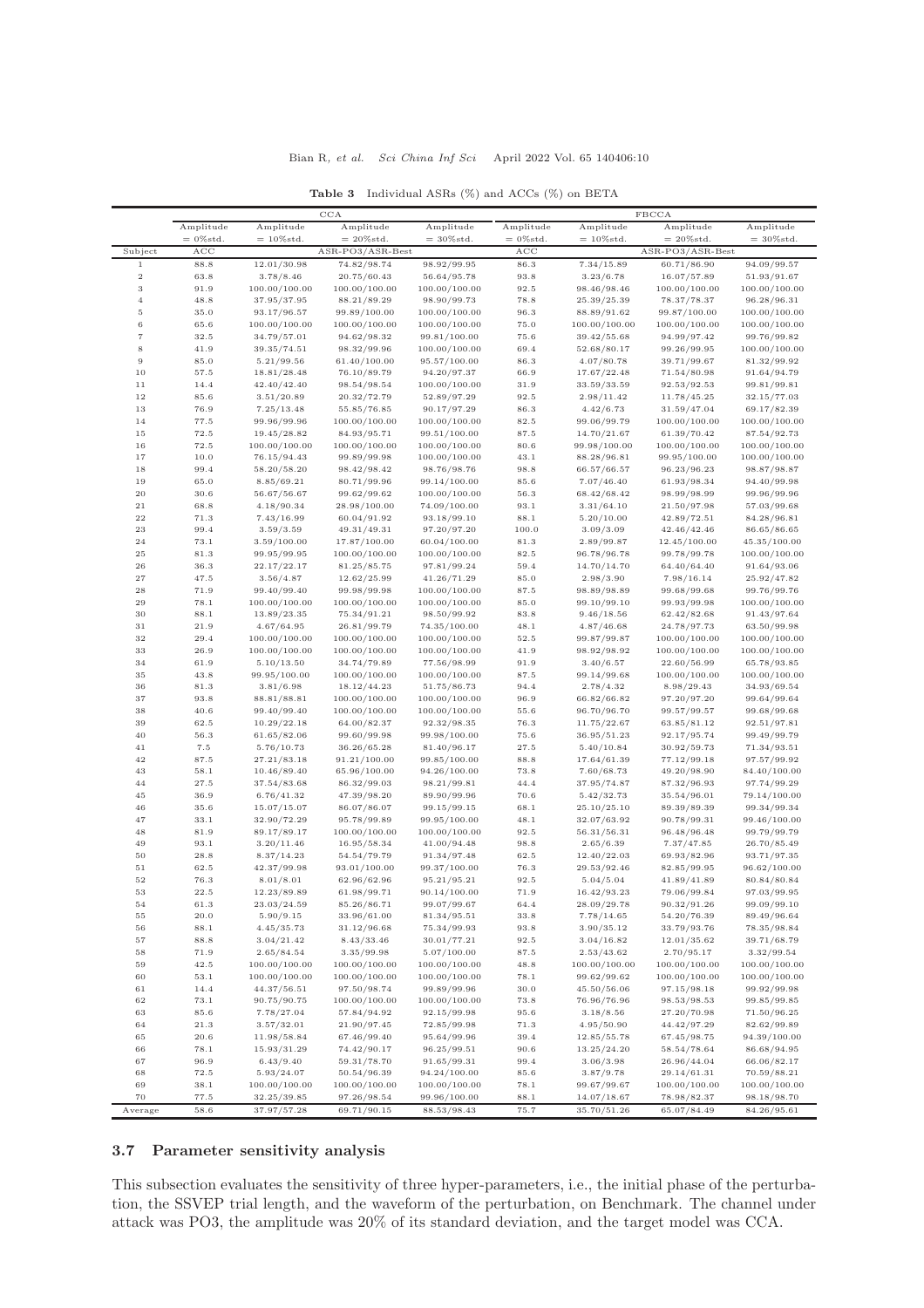<span id="page-10-1"></span>

Figure 7 (Color online) ASRs with different perturbation phases (a) and SSVEP trial lengthes (b).

<span id="page-10-2"></span>

Figure 8 (Color online) ASRs with different waveforms.

As shown in Figure [7\(](#page-10-1)a), when the perturbation phase varied, the ASR only changed slightly, indicating that our attack approach is insensitive to the phase of the perturbation. Thus, the attacker can use any random initial phase.

As shown in Figure [7\(](#page-10-1)b), when the SSVEP trial length increased, the ACC improved significantly, but the ASR changed only slightly; i.e., the impact of the trial length on the ASR was small. In other words, our proposed attack approach is robust to the SSVEP trial length.

We prefer square wave signals to sinusoidal signals as the perturbations, because a square wave signal contains more frequency harmonics than a sinusoidal signal, so a higher ASR can be obtained. To demonstrate this, we show their respective experimental results in Figure [8.](#page-10-2) For all subjects, square wave signals achieved higher ASRs than, or the same ASRs as, sinusoidal signals.

# <span id="page-10-0"></span>4 Conclusion and future research

Existing evasion attacks to EEG-based BCIs [\[23,](#page-11-17) [30,](#page-12-2) [31\]](#page-12-3) did not consider the causality and difficulty constraints of implementing them in a real-world BCI system. Inspired by the frequency characteristics of SSVEP, this paper proposes to use square wave signals for target attacks. Due to the simplicity of square wave signals, the attack is easy to implement in real-world SSVEP-based BCI systems. Experiments showed that our proposed square wave attack approach has high ASR and is difficult to detect. It becomes a significant threat to SSVEP-based BCIs.

The main limitation of our approach is that only training-free models like CCA and FBCCA were considered. However, multiple novel training-based approaches have been proposed recently, e.g., extended CCA [\[34\]](#page-12-6), multi-stimulus TRCA [\[38\]](#page-12-10), (e)TRCA-Tu [\[39\]](#page-12-11). They are also gaining popularity and demonstrating promising performance in SSVEP classification. We have tried to attack these classifiers, but a much larger perturbation amplitude was needed, making the perturbations easier to detect. More significantly, the square wave perturbation needs to be added at the start of each EEG trial, which is difficult to implement. Our future research will tackle these problems for training-based classifiers in SSVEP-based BCIs.

Additionally, we will also demonstrate square wave attacks on a real-world SSVEP-based BCI system. But most importantly, we will investigate approaches to defend against square wave attacks, because the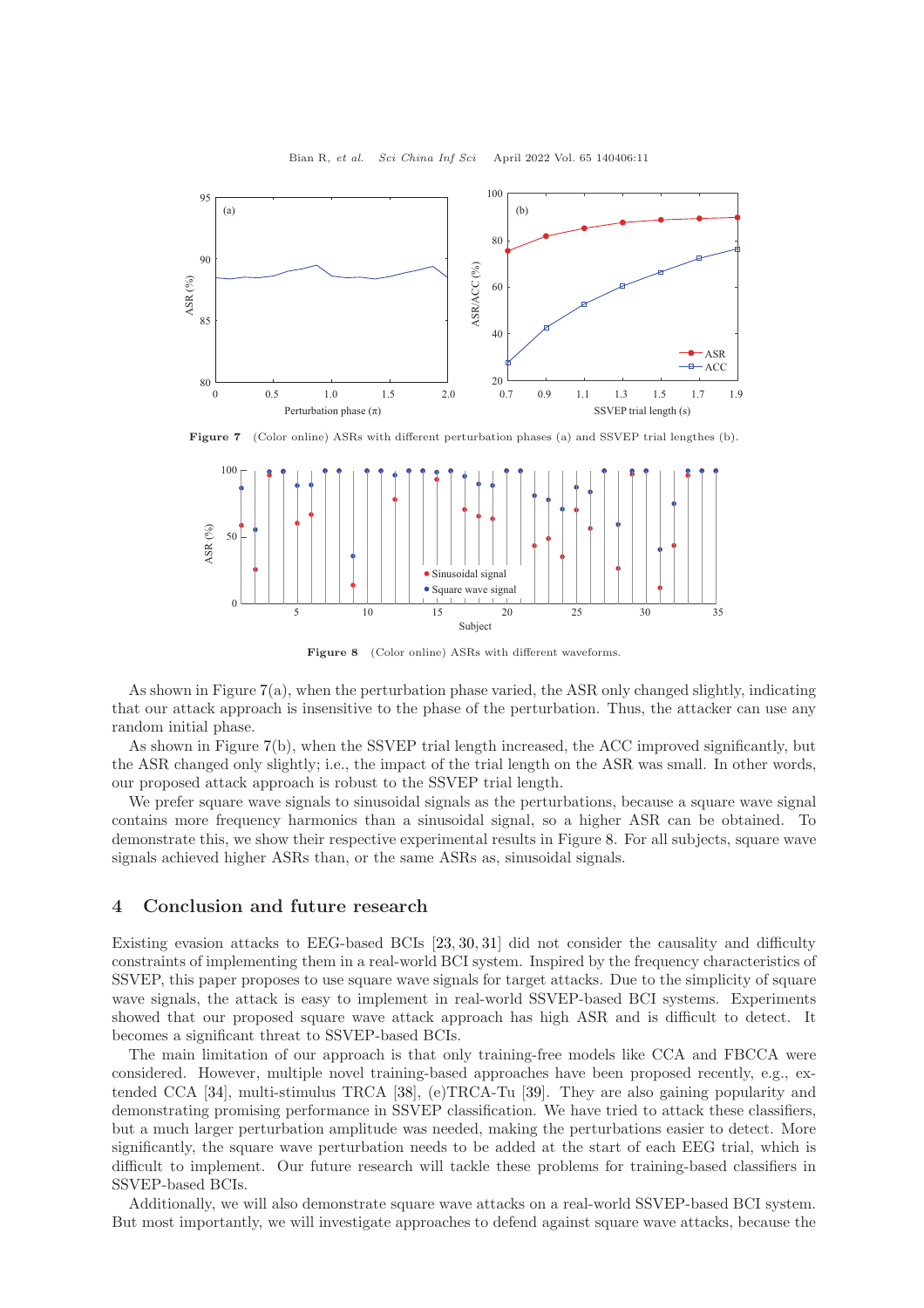ultimate goal of our research is to discover and eliminate security risks of EEG-based BCIs, instead of damaging them.

Acknowledgements This work was supported by Open Research Projects of Zhejiang Lab (Grant No. 2021KE0AB04) and Technology Innovation Project of Hubei Province of China (Grant No. 2019AEA171).

#### <span id="page-11-0"></span>References

- <span id="page-11-1"></span>1 Graimann B, Allison B, Pfurtscheller G. Brain-computer interfaces: a gentle introduction. In: Brain-Computer Interfaces. Berlin: Springer, 2010. 1–27
- <span id="page-11-2"></span>2 Nicolas-Alonso L F, Gomez-Gil J. Brain computer interfaces, a review. [Sensors,](https://doi.org/10.3390/s120201211) 2012, 12: 1211–1279
- 3 Sutton S, Braren M, Zubin J, et al. Evoked-potential correlates of stimulus uncertainty. [Science,](https://doi.org/10.1126/science.150.3700.1187) 1965, 150: 1187–1188
- 4 Wu D R, Lawhern V J, Hairston W D, et al. Switching EEG headsets made easy: reducing offline calibration effort using active weighted adaptation regularization. [IEEE Trans Neural Syst Rehabil Eng,](https://doi.org/10.1109/TNSRE.2016.2544108) 2016, 24: 1125–1137
- 5 Wu D R. Online and offline domain adaptation for reducing BCI calibration effort. [IEEE Trans Human-Mach Syst,](https://doi.org/10.1109/THMS.2016.2608931) 2017, 47: 550–563
- <span id="page-11-3"></span>6 Farwell L A, Donchin E. Talking off the top of your head: toward a mental prosthesis utilizing event-related brain potentials. [Electroencephalography Clin Neurophysiol,](https://doi.org/10.1016/0013-4694(88)90149-6) 1988, 70: 510–523
- <span id="page-11-4"></span>7 Yu Y, Liu Y D, Yin E W, et al. An asynchronous hybrid spelling approach based on EEG-EOG signals for Chinese character input. [IEEE Trans Neural Syst Rehabil Eng,](https://doi.org/10.1109/TNSRE.2019.2914916) 2019, 27: 1292–1302
- <span id="page-11-5"></span>8 Jin J, Xiao R C, Daly I, et al. Internal feature selection method of CSP based on L1-norm and Dempster-Shafer theory. IEEE Trans Neural Netw Learn Syst, 2021, 32: 4814–4825
- <span id="page-11-6"></span>9 Pfurtscheller G, Neuper C. Motor imagery and direct brain-computer communication. [Proc IEEE,](https://doi.org/10.1109/5.939829) 2001, 89: 1123–1134
- <span id="page-11-7"></span>10 Zhu D H, Bieger J, Molina G G, et al. A survey of stimulation methods used in SSVEP-based BCIs. [Comput Intell Neurosci,](https://doi.org/10.1155/2010/702357) 2010, 2010: 1–12
- <span id="page-11-8"></span>11 Yin E, Zhou Z, Jiang J, et al. A dynamically optimized SSVEP brain-computer interface (BCI) speller. IEEE Trans Biomed Eng, 2015, 62: 1447–1456
- <span id="page-11-9"></span>12 Vialatte F B, Maurice M, Dauwels J, et al. Steady-state visually evoked potentials: focus on essential paradigms and future perspectives. [Prog Neurobiol,](https://doi.org/10.1016/j.pneurobio.2009.11.005) 2010, 90: 418–438
- <span id="page-11-10"></span>13 Beverina F, Palmas G, Silvoni S, et al. User adaptive BCIs: SSVEP and P300 based interfaces. Psychnol J, 2003, 1: 331–354
- <span id="page-11-11"></span>14 Zhang N N, Liu Y D, Yin E W, et al. Retinotopic and topographic analyses with gaze restriction for steady-state visual evoked potentials. [Sci Rep,](https://doi.org/10.1038/s41598-019-41158-5) 2019, 9: 4472
- <span id="page-11-12"></span>15 Zhang Y S, Yin E W, Li F L, et al. Hierarchical feature fusion framework for frequency recognition in SSVEP-based BCIs. [Neural Networks,](https://doi.org/10.1016/j.neunet.2019.07.007) 2019, 119: 1–9
- <span id="page-11-13"></span>16 Lin Z L, Zhang C S, Wu W, et al. Frequency recognition based on canonical correlation analysis for SSVEP-based BCIs. [IEEE Trans Biomed Eng,](https://doi.org/10.1109/TBME.2006.886577) 2006, 53: 2610–2614
- <span id="page-11-14"></span>17 Chen X G, Wang Y J, Gao S K, et al. Filter bank canonical correlation analysis for implementing a high-speed SSVEP-based brain-computer interface. [J Neural Eng,](https://doi.org/10.1088/1741-2560/12/4/046008) 2015, 12: 046008
- <span id="page-11-15"></span>18 Nakanishi M, Wang Y J, Chen X G, et al. Enhancing detection of SSVEPs for a high-speed brain speller using task-related component analysis. [IEEE Trans Biomed Eng,](https://doi.org/10.1109/TBME.2017.2694818) 2018, 65: 104–112
- <span id="page-11-16"></span>19 Szegedy C, Zaremba W, Sutskever I, et al. Intriguing properties of neural networks. In: Proceedings of International Conference on Learning Representations, Banff, 2014
- <span id="page-11-18"></span>20 Goodfellow I J, Shlens J, Szegedy C. Explaining and harnessing adversarial examples. In: Proceedings of International Conference on Learning Representations, San Diego, 2015
- <span id="page-11-19"></span>21 Carlini N, Wagner D. Audio adversarial examples: targeted attacks on speech-to-text. In: Proceedings of IEEE Symposium on Security and Privacy, San Francisco, 2018
- <span id="page-11-17"></span>22 Han [X T, Hu Y X, Foschini L, et al. Deep learning models for electrocardiograms are susceptible to adversarial attack.](https://doi.org/10.1038/s41591-020-0791-x) Nat Med, 2020, 26: 360–363
- <span id="page-11-20"></span>23 Zhang X, Wu D R. On the vulnerability of CNN classifiers in EEG-based BCIs. [IEEE Trans Neural Syst Rehabil Eng,](https://doi.org/10.1109/TNSRE.2019.2908955) 2019, 27: 814–825
- 24 Moosavi-Dezfooli S M, Fawzi A, Frossard P. DeepFool: a simple and accurate method to fool deep neural networks. In: Proceedings of IEEE Conference on Computer Vision and Pattern Recognition, Las Vegas, 2016. 2574–2582
- <span id="page-11-21"></span>25 Madry A, Makelov A, Schmidt A, et al. Towards deep learning models resistant to adversarial attacks. In: Proceedings of International Conference on Learning Representations, Vancouver, 2018
- <span id="page-11-23"></span><span id="page-11-22"></span>26 Xiao H, Biggio B, Brown G, et al. Is feature selection secure against training data poisoning? In: Proceedings of International Conference on Machine Learning, Lille, 2015. 1689–1698
- <span id="page-11-24"></span>27 Muñoz-González L, Biggio B, Demontis A, et al. Towards poisoning of deep learning algorithms with back-gradient optimization. In: Proceedings of the 10th ACM Workshop on Artificial Intelligence and Security, Dallas, 2017. 27–38
- 28 Lawhern V J, Solon A J, Waytowich N R, et al. EEGNet: a compact convolutional neural network for EEG-based braincomputer interfaces. [J Neural Eng,](https://doi.org/10.1088/1741-2552/aace8c) 2018, 15: 056013